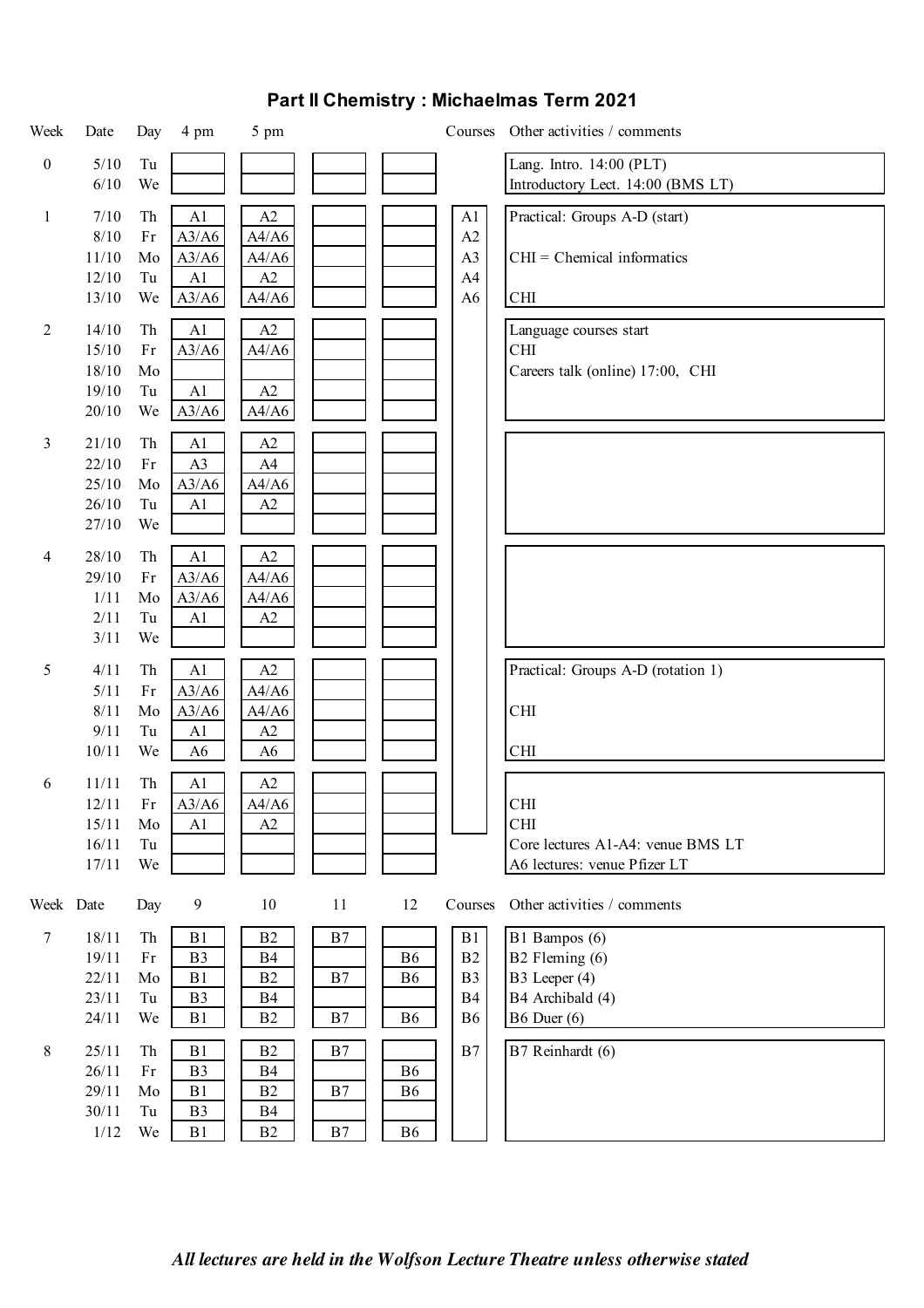| Week           | Date  | Day                           | 9              | 10        | 11             | 12             | Courses        | Other activities / comments                     |
|----------------|-------|-------------------------------|----------------|-----------|----------------|----------------|----------------|-------------------------------------------------|
| $\mathbf{1}$   | 20/1  | Th                            | B <sub>3</sub> | <b>B4</b> | <b>B</b> 9     | B <sub>5</sub> | B <sub>3</sub> | Practical: Groups A-D (rotation 2)              |
|                | 21/1  | Fr                            | B7             | B1        |                | <b>B6</b>      | <b>B4</b>      | $B1$ Wood $(6)$                                 |
|                | 24/1  | Mo                            | B <sub>3</sub> | B4        | <b>B9</b>      | B <sub>5</sub> | B <sub>5</sub> | B3 Leeper (2), Spring (6)<br><b>CHI</b>         |
|                | 25/1  | Tu                            | B7             | B1        | <b>B</b> 9     | <b>B6</b>      | <b>B6</b>      | B4 Archibald (2), Giorio (6)                    |
|                | 26/1  | We                            | B <sub>3</sub> | <b>B4</b> | ${\bf B8}$     | <b>B6</b>      | B7             | B5 Nolan (6)<br>CHI                             |
| $\overline{2}$ | 27/1  | Th                            | B <sub>3</sub> | B4        | <b>B</b> 9     | B <sub>5</sub> | ${\bf B8}$     | B6 Vignolini (6)                                |
|                | 28/1  | Fr                            | B7             | B1        | ${\bf B8}$     | <b>B6</b>      | <b>B9</b>      | $\mathop{\rm CHI}\nolimits$<br>B7 Reinhardt (6) |
|                | 31/1  | Mo                            | B <sub>3</sub> | B4        | <b>B</b> 9     | B <sub>5</sub> |                | B8 Alavi (6)<br>CHI                             |
|                | 1/2   | Tu                            | B7             | B1        | <b>B</b> 9     | <b>B6</b>      |                | B9 Scherman (3), Bronstein (3)                  |
|                | $2/2$ | We                            | B <sub>3</sub> | <b>B4</b> | ${\bf B8}$     | <b>B6</b>      |                |                                                 |
|                |       |                               |                |           |                |                |                |                                                 |
| 3              | 3/2   | Th                            | B <sub>3</sub> | <b>B4</b> |                | B <sub>5</sub> |                |                                                 |
|                | 4/2   | Fr                            | $\rm B7$       | B1        | $\mathbf{B}8$  |                |                |                                                 |
|                | 7/2   | Mo                            | B <sub>3</sub> | <b>B4</b> | B8             | B <sub>5</sub> |                |                                                 |
|                | 8/2   | Tu                            | B7             | B1        | $\mathbf{B}8$  |                |                |                                                 |
|                | 9/2   | We                            |                |           |                |                |                |                                                 |
| $\overline{4}$ | 10/2  | Th                            | C1             | C11       | C <sub>5</sub> |                | <b>B6</b>      | $C1$ Zhang $(6)$                                |
|                | 11/2  | $\rm Fr$                      | C6             |           |                |                | ${\bf B8}$     | C4 Sormanni (6)                                 |
|                | 14/2  | Mo                            | C6             | C11       |                | C9             | C1             | C5 Goodman (6), Spring (6)                      |
|                | 15/2  | Tu                            | C1             |           | C <sub>5</sub> | C9             | C <sub>4</sub> | C6 Bond (12)                                    |
|                | 16/2  | We                            | C6             | C11       |                |                | C <sub>5</sub> |                                                 |
|                |       |                               |                |           |                |                |                |                                                 |
| 5              | 17/2  | Th                            | C1             | C11       | C <sub>5</sub> | C9             | C6             | Practical: Groups A-D (rotation 3)              |
|                | 18/2  | $\mathop{\text{Fr}}\nolimits$ | C6             |           | C10            | C9             | C7             |                                                 |
|                | 21/2  | Mo                            | C6             | C11       |                |                | C8             | <b>CHI</b>                                      |
|                | 22/2  | Tu                            | C1             |           | C <sub>5</sub> |                | C9             |                                                 |
|                | 23/2  | We                            | C6             |           | C10            |                | C10            | CHI                                             |
| 6              | 24/2  | Th                            | C1             | C11       | C <sub>5</sub> | C9             | C11            | C7 Morgan (6)                                   |
|                | 25/2  | Fr                            | C6             | $\rm{C}8$ | C10            | C7             |                | $C8$ Thom $(6)$<br><b>CHI</b>                   |
|                | 28/2  | Mo                            | C6             | C11       | C <sub>5</sub> | C9             |                | C9 Bernardes (4), Chin (4)<br>CHI               |
|                | 1/3   | Tu                            | C1             | $\rm C8$  |                | $\mathbf{C}7$  |                | C10 Clarke (4), Madden (4)                      |
|                | 2/3   | We                            | C6             |           | C10            |                |                | $C11$ Wothers $(12)$                            |
|                |       |                               |                |           |                |                |                |                                                 |
| 7              | 3/3   | Th                            | C7             | C11       | C10            | C9             |                |                                                 |
|                | 4/3   | Fr                            | C6             | C8        | C <sub>5</sub> | C <sub>4</sub> |                |                                                 |
|                | 7/3   | Mo                            | C6             | C11       | C <sub>5</sub> | C <sub>4</sub> |                |                                                 |
|                | 8/3   | Tu                            | C7             | $\rm C8$  | C10            | C9             |                |                                                 |
|                | 9/3   | We                            | C6             |           | C <sub>5</sub> | C <sub>4</sub> |                |                                                 |
| $\,8\,$        | 10/3  | Th                            | $\mathbf{C}7$  | C11       | C10            |                |                |                                                 |
|                | 11/3  | Fr                            |                | C8        | C <sub>5</sub> | C <sub>4</sub> |                |                                                 |
|                | 14/3  | Mo                            |                | C11       | C <sub>5</sub> | C4             |                |                                                 |
|                | 15/3  | Tu                            | C7             | C8        | C10            |                |                |                                                 |
|                | 16/3  | We                            |                | C11       | C <sub>5</sub> | C4             |                |                                                 |

## **Part II Chemistry : Lent Term 2022**